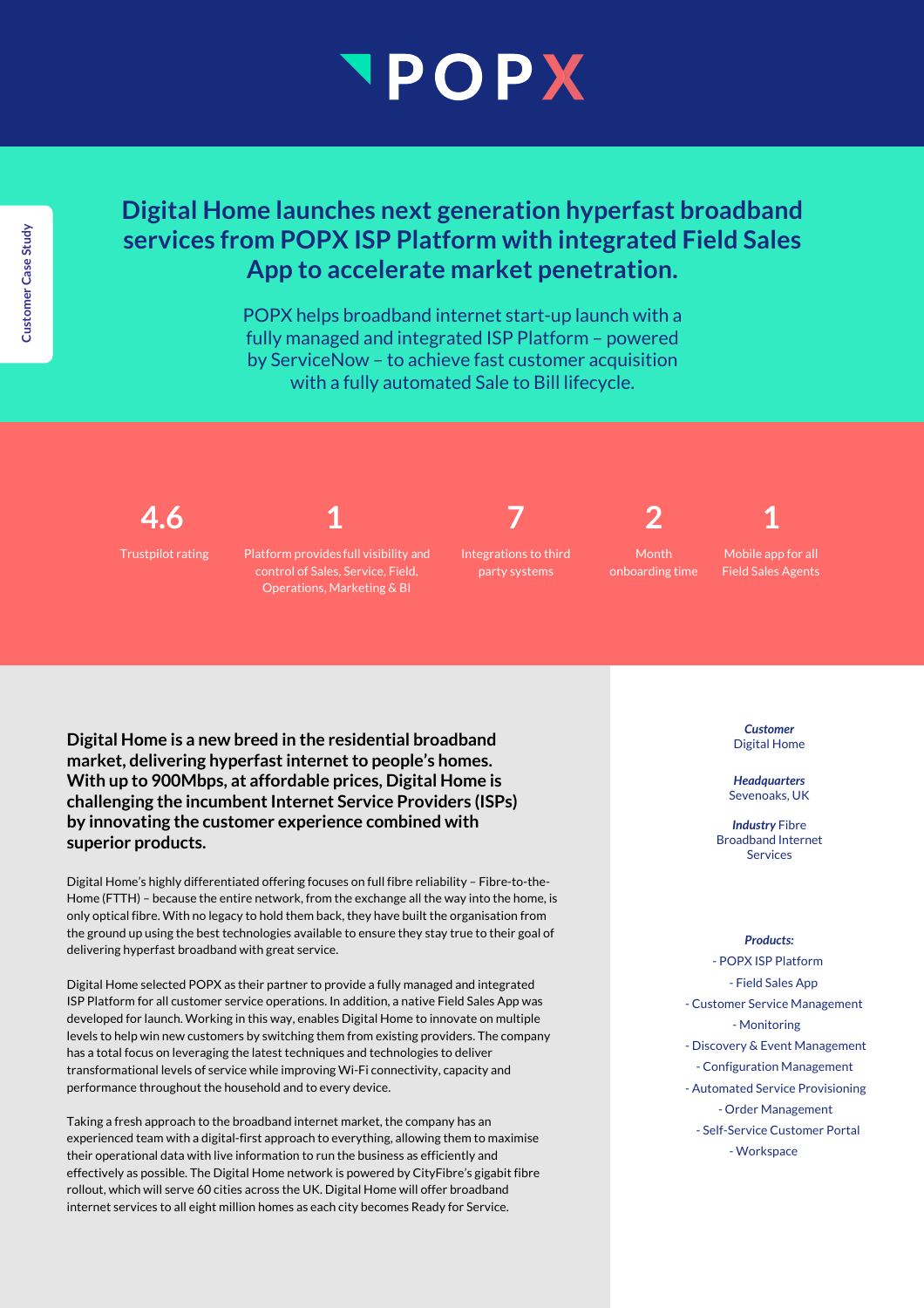#### **For Digital Home, a Field Sales App integrated with the POPX ISP Platform is the foundation upon which the business will build and grow.**

Andy Hubbard, CEO at Digital Home says, "Broadband customers are disappointed and disenchanted because their needs have been disregarded in the pursuit of service provider profits. In response to this, we believe a total focus on great service and support, enabled by the best technologies, is what home internet users demand. Our approach will redefine the customer experience and put right the technical shortcomings of home internet use to make Digital Home a beacon of light for the under-served consumer and the go-to ISP of choice in future."

The POPX ISP Platform includes key functions that enable Digital Home's operations across sales, marketing, customer service, service delivery, operations and support. This includes fully automated and integrated order management, complete with items such as an installation calendar, activation process to scan router serial numbers, landlord functionality for those with multiple properties, a pre-order facility, a self-service customer portal and much more.

**"Our customers demand high performance and reliability, which is why we designed our entire operation to deliver consistently at the highest levels on both counts, packaged with great service. We couldn't have achieved this so quickly and cost effectively without the POPX ISP Platform," says Hubbard.**



*"Our approach will redefine the customer experience and put right the technical shortcomings of home internet use."*

> Andy Hubbard, CEO at Digital Home

#### **Digital Home can now automate service delivery and leverages a tailored mobile app for Field Sales.**

After initially looking for a ready-made Field Sales App for sales agents to use when knocking door-to-door, it was decided to develop a purpose-built mobile app to work seamlessly with the POPX ISP Platform. Since its launch, the mobile app is continuously developed and enhanced to meet the specific and evolving needs of the business, refining the sales process for efficient acquisition of new customers. This helps ensure a highly responsive customer experience and means service levels significantly outperform the industry average.

Hubbard says, "Having a Field Sales App that is native to the platform managing our customer focused service delivery process, means we have a complete overview of our infrastructure, our customers, any technical issues, the sales pipeline and billing. This gives our people clear visibility, with reliable, real-time data. Digital workflows run key processes efficiently, maintaining a low cost to serve and minimising the opportunity for human error. With the help of device discovery, we are highly proactive in notifying customers of service-related technical issues."

Hubbard continues, "The decision to partner with POPX was guided by our service-led philosophy with the specific objective of managing a high quality customer experience, which is what home internet users have been crying out for since the early 2000s. Until now there has been limited consumer choice in a market where service is an afterthought, products look the same and the only differentiator between ISPs is price.

*Martin Ford, CEO at POPX says, "Working in true partnership with Digital Home at a critical time in their development has been exciting and we're pleased this helped accelerate their market entry. Having real alignment across our joint teams means we can deliver responsive and tailored enhancements, based on their feedback and in an agile way that drives improvements across their teams."*

### **Digital Home's service model means they always know what's going on in their network and can be transparent with this information to customers via the self-service customer portal.**

The Configuration Management Database (CMDB) gives Digital Home a single source of the truth, providing visibility of all infrastructure and assets, allowing the company to make better decisions, knowing they can always trust the data. The CMDB provides a visual hierarchy of the network with all the nodes and routers. If there is ever any issue with any part of the network, the POPX ISP Platform will immediately show which customers are affected.

"After a successful launch in our pilot city, where we tested, iterated and have proven our product, service and customer acquisition capabilities, we are now looking to continue our expansion in new locations that are primed and ready for service. Everything we have implemented in the organisation, including the POPX ISP Platform, is designed to scale fast with extensive automation to ensure the most efficient use of resources, so the company will always remain lean," states Hubbard.